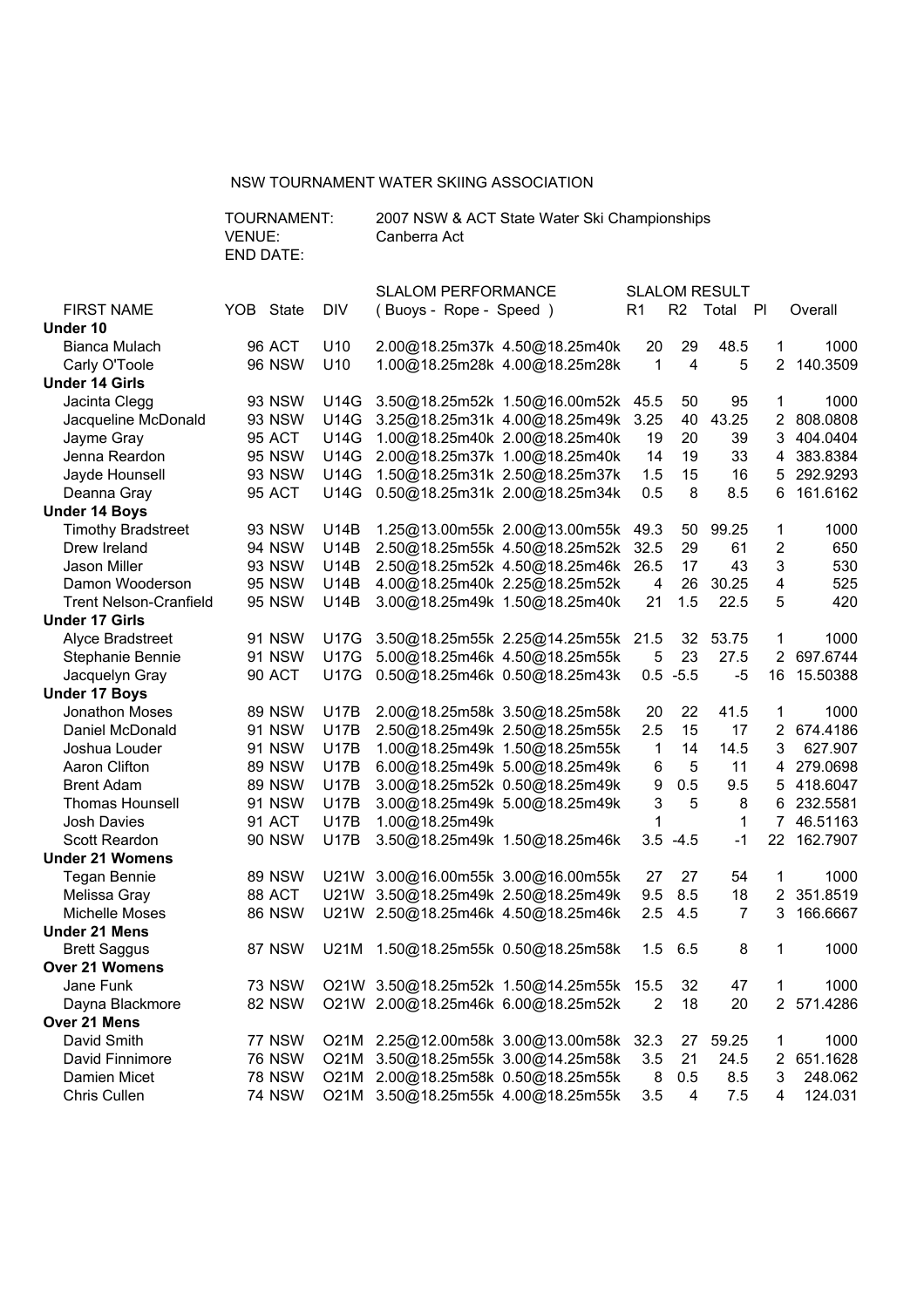| <b>Terry Maginnity</b> | <b>76 NSW</b> |             | O21M 2.50@18.25m55k 4.50@18.25m55k |                                    | 2.5  | 4.5 | 7     | 5 | 139.5349 |
|------------------------|---------------|-------------|------------------------------------|------------------------------------|------|-----|-------|---|----------|
| Leigh Baguley          |               | O21M        |                                    | 1.00@18.25m55k 4.25@18.25m55k      | 1    | 4.3 | 5.25  | 6 | 131.7829 |
| Over 35 Women          |               |             |                                    |                                    |      |     |       |   |          |
| Michelle Inglis        | <b>70 ACT</b> | O35W        |                                    | 3.00@18.25m52k 2.25@18.25m49k      | 33   | 26  | 59.25 | 1 | 1000     |
| Rachelle Ashcroft      | <b>68 NSW</b> | O35W        |                                    | 2.00@18.25m46k 4.00@18.25m46k      | 20   | 22  | 42    | 2 | 666.6667 |
| Over 35 Men            |               |             |                                    |                                    |      |     |       |   |          |
| <b>Graham Ashcroft</b> | <b>66 NSW</b> | O35M        |                                    | 0.50@13.00m55k 2.00@13.00m55k      | 30.5 | 32  | 62.5  | 1 | 1000     |
| Michael Inglis         | 65 ACT        | O35M        |                                    | 2.00@14.25m55k 1.25@13.00m55k      | 26   | 31  | 57.25 | 2 | 976.5625 |
| Neil O'Toole           | <b>66 NSW</b> | O35M        |                                    | 3.50@14.25m55k 3.50@14.25m55k      | 27.5 | 28  | 55    | 3 | 859.375  |
| Charlie Barton         |               | O35M        |                                    | 3.00@18.25m55k 3.50@18.25m55k      | 15   | 16  | 30.5  | 4 | 484.375  |
| Jamie Campbell         | <b>63 NSW</b> | O35M        |                                    | 0.00@18.25m49k 3.50@14.25m55k      | 0    | 28  | 27.5  | 5 | 859.375  |
| Wayne Smith            | <b>68 NSW</b> | O35M        |                                    | 4.00@18.25m52k 2.50@18.25m49k      | 10   | 2.5 | 12.5  | 6 | 312.5    |
| Over 45 Women          |               |             |                                    |                                    |      |     |       |   |          |
| Bronwyn Wing           | <b>53 NSW</b> | O45W        |                                    | 6.00@18.25m49k 2.50@18.25m52k      | 30   | 33  | 62.5  | 1 | 1000     |
| Over 45 Men            |               |             |                                    |                                    |      |     |       |   |          |
| James Bradstreet       | <b>55 NSW</b> | <b>O45M</b> |                                    | 2.00@12.00m55k 4.00@13.00m55k      | 44   | 40  | 84    | 1 | 988.764  |
| <b>Raymond Davies</b>  | 55 ACT        | O45M        |                                    | 4.00@14.25m55k 0.50@13.00m55k      | 34   | 37  | 70.5  | 2 | 820.2247 |
| <b>Robert Wing</b>     | <b>57 NSW</b> | <b>O45M</b> |                                    | 0.50@13.00m55k 3.00@14.25m55k      | 36.5 | 33  | 69.5  | 3 | 820.2247 |
| <b>Bruce Cockburn</b>  | <b>51 NSW</b> | <b>O45M</b> |                                    | 2.50@12.00m55k 4.00@18.25m49k      | 44.5 | 10  | 54.5  | 4 | 1000     |
| Mark Louder            | <b>56 NSW</b> | <b>O45M</b> |                                    | 1.50@16.00m55k 5.50@18.25m55k      | 25.5 | 24  | 49    | 5 | 573.0337 |
| <b>Brian Woolley</b>   | <b>55 NSW</b> | O45M        | 6.00@16.00m55k                     |                                    | 30   |     | 30    | 6 | 674.1573 |
| Over 55 Men            |               |             |                                    |                                    |      |     |       |   |          |
| Greg Hannaford         | 47 NSW        | O55M        |                                    | 4.50@18.25m49k 1.00@16.00m52k 22.5 |      | 31  | 53.5  | 1 | 1000     |
| <b>Open Women</b>      |               |             |                                    |                                    |      |     |       |   |          |
| Karina Nowlan          | 87 NSW        | <b>OW</b>   |                                    | 1.00@11.25m55k 1.50@11.25m55k      | 31   | 32  | 62.5  | 1 | 1016.129 |
| Cathryn Humphrey       | <b>83 NSW</b> | <b>OW</b>   |                                    | 0.50@12.00m55k 1.50@12.00m55k      | 24.5 | 26  | 50    |   | 822.5806 |
| Nicki Southwell        | <b>79 ACT</b> | <b>OW</b>   |                                    | 1.50@14.25m55k 1.50@13.00m55k      | 13.5 | 20  | 33    | 3 | 629.0323 |
| <b>Open Men</b>        |               |             |                                    |                                    |      |     |       |   |          |
| Chris Cockburn         | <b>79 NSW</b> | OM          |                                    | 3.00@11.25m58k 5.00@12.00m58k      | 33   | 29  | 62    | 1 | 1000     |
| Mathew Detlefsen       | <b>81 NSW</b> | <b>OM</b>   |                                    | 1.00@12.00m58k 3.50@12.00m58k      | 25   | 28  | 52.5  | 2 | 833.3333 |
| <b>Andrew Miller</b>   | 77 ACT        | <b>OM</b>   |                                    | 5.00@13.00m58k 2.00@12.00m58k      | 23   | 26  | 49    | 3 | 787.8788 |
| <b>Mitchell Barber</b> | <b>88 NSW</b> | <b>OM</b>   |                                    | 1.50@13.00m58k 0.50@13.00m58k      | 19.5 | 19  | 38    | 4 | 590.9091 |
|                        |               |             |                                    |                                    |      |     |       |   |          |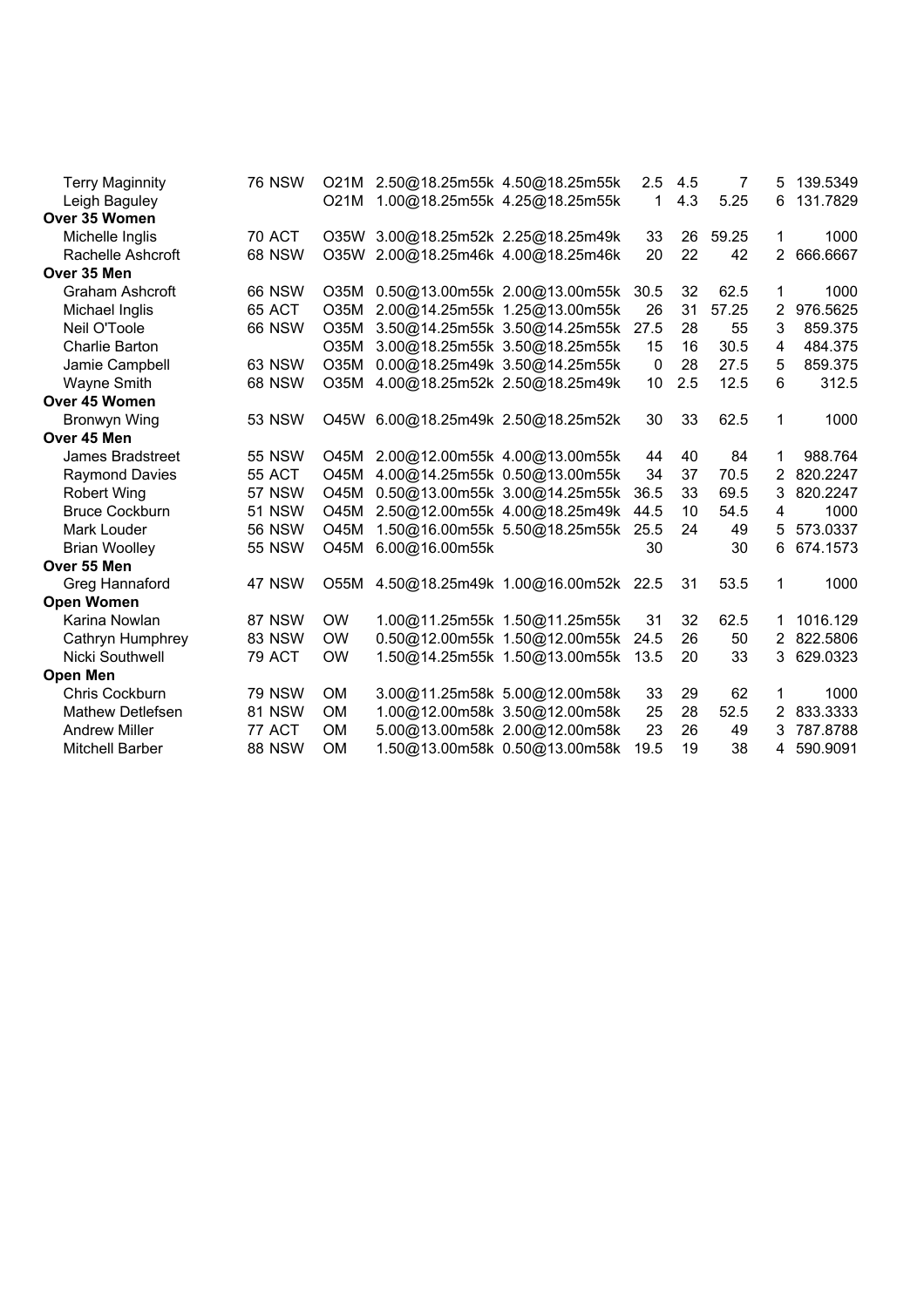|                        | <b>TOURNAMENT: 2007 NSW &amp; ACT State Water Ski Championships</b> |            |                            |             |          |                |              |                |         |  |
|------------------------|---------------------------------------------------------------------|------------|----------------------------|-------------|----------|----------------|--------------|----------------|---------|--|
|                        |                                                                     |            | <b>VENUE: Canberra Act</b> |             |          |                |              |                |         |  |
|                        | <b>END DATE:</b>                                                    |            |                            |             |          |                |              |                |         |  |
|                        | <b>TRICK RESULT</b>                                                 |            |                            |             |          |                |              |                |         |  |
|                        | <b>FIRST NAME</b>                                                   | <b>YOB</b> | <b>State</b>               | <b>DIV</b>  | R1       | R <sub>2</sub> | <b>Total</b> | P1             | Overall |  |
| <b>Under 10</b>        |                                                                     |            |                            |             |          |                |              |                |         |  |
|                        | Bianca Mulach                                                       |            | <b>96 ACT</b>              | U10         | 1710     | 1980           | 3690         | 1              | 1000    |  |
|                        | Carly O'Toole                                                       |            | <b>96 NSW</b>              | U10         | 620      | 830            | 1450         | $\overline{2}$ | 419     |  |
|                        | Riley Ashcroft                                                      |            | 97 NSW                     | U10         | 300      | 200            | 500          | $\overline{3}$ | 152     |  |
| <b>Under 14 Girls</b>  |                                                                     |            |                            |             |          |                |              |                |         |  |
|                        | Jacinta Clegg                                                       |            | 93 NSW                     | U14G        | 1550     | 1090           | 2640         | 1              | 1000    |  |
|                        | Jayde Hounsell                                                      |            | 93 NSW                     | U14G        | 660      | 800            | 1460         | $\sqrt{2}$     | 516     |  |
|                        | Jacqueline McDonald                                                 |            | 93 NSW                     | U14G        | 480      | 860            | 1340         | $\overline{3}$ | 555     |  |
|                        | Jenna Reardon                                                       |            | 95 NSW                     | U14G        | 400      | 320            | 720          | $\overline{4}$ | 258     |  |
|                        | Deanna Gray                                                         |            | <b>95 ACT</b>              | U14G        | 140      | 40             | 180          | 5              | 90      |  |
|                        | Jayme Gray                                                          |            | 95 ACT                     | U14G        | 80       | 40             | 120          | 6              | 52      |  |
| <b>Under 14 Boys</b>   |                                                                     |            |                            |             |          |                |              |                |         |  |
|                        | <b>Timothy Bradstreet</b>                                           |            | 93 NSW                     | U14B        | 5540     | 4640           | 10180        | 1              | 1000    |  |
|                        | Drew Ireland                                                        |            | 94 NSW                     | U14B        | 760      | 720            | 1480         | $\overline{2}$ | 137     |  |
|                        | Simon Hounsell                                                      |            | <b>96 NSW</b>              | U14B        | 360      | 260            | 620          | 3              | 65      |  |
| <b>Under 17 Girls</b>  |                                                                     |            |                            |             |          |                |              |                |         |  |
|                        | Alyce Bradstreet                                                    |            | 91 NSW                     | U17G        | 2250     | 2310           | 4560         | 1              | 1000    |  |
|                        | Stephanie Bennie                                                    |            | 91 NSW                     | U17G        | 1570     | 1610           | 3180         | $\overline{2}$ | 697     |  |
| <b>Under 17 Boys</b>   |                                                                     |            |                            |             |          |                |              |                |         |  |
|                        | Scott Reardon                                                       |            | <b>90 NSW</b>              | U17B        | 960      | 720            | 1680         | 1              | 1000    |  |
|                        | Jonathon Moses                                                      |            | <b>89 NSW</b>              | U17B        | 830      | 820            | 1650         | $\sqrt{2}$     | 865     |  |
|                        | Joshua Louder                                                       |            | 91 NSW                     | U17B        | 780      | 580            | 1360         | 3              | 813     |  |
| <b>Under 21 Womens</b> |                                                                     |            |                            |             |          |                |              |                |         |  |
|                        | Tegan Bennie                                                        |            | <b>89 NSW</b>              | U21W        | 2240     | 2550           | 2550         | 1              | 1000    |  |
|                        | Michelle Moses                                                      |            | <b>86 NSW</b>              | U21W        | 560      | 470            | 470          | 2              | 220     |  |
| Over 21 Mens           |                                                                     |            |                            |             |          |                |              |                |         |  |
|                        | Terry Maginnity                                                     |            | <b>76 NSW</b>              | O21M        | 2490     | 2540           | 5030         | 1              | 1000    |  |
|                        | Leigh Baguley                                                       | $\#N/A$    | $\sharp N/A$               | O21M        | 1010     | 880            | 1890         | $\overline{2}$ | 398     |  |
| Over 35 Women          |                                                                     |            |                            |             |          |                |              |                |         |  |
|                        | Michelle Inglis                                                     |            | 70 ACT                     | O35W        | 420      | 680            | 1100         | 1              | 1000    |  |
|                        | Rachelle Ashcroft                                                   |            | 68 NSW                     | O35W        | 500      | 400            | 900          | $\sqrt{2}$     | 735     |  |
| Over 35 Men            |                                                                     |            |                            |             |          |                |              |                |         |  |
|                        | Michael Inglis                                                      |            | 65 ACT                     | O35M        | 600      | 580            | 1180         | $\mathbf{1}$   | 513     |  |
|                        | Graham Ashcroft                                                     |            | <b>66 NSW</b>              | O35M        | 1170 DNS |                | 1170         | $\sqrt{2}$     | 1000    |  |
|                        | Neil O'Toole                                                        |            | <b>66 NSW</b>              | O35M        | 650      | 470            | 1120         | $\overline{3}$ | 556     |  |
| Over 45 Women          |                                                                     |            |                            |             |          |                |              |                |         |  |
|                        | Bronwyn Wing                                                        |            | 53 NSW                     | <b>O45W</b> | 660      | 0.01           | 660.01       | $\mathbf{1}$   | 1000    |  |
| Over 45 Men            |                                                                     |            |                            |             |          |                |              |                |         |  |
|                        | Mark Louder                                                         |            | <b>56 NSW</b>              | O45M        | 1870     | 1990           | 3860         | 1              | 957     |  |
|                        | <b>Brian Woolley</b>                                                |            | 55 NSW                     | O45M        | 1160     | 1080           | 2240         | $\sqrt{2}$     | 558     |  |
|                        | Robert Wing                                                         |            | <b>57 NSW</b>              | O45M        | 2080 DNS |                | 2080         | $\mathfrak{Z}$ | 1000    |  |
| <b>Open Women</b>      |                                                                     |            |                            |             |          |                |              |                |         |  |

# **AUSTRALIAN TOURNAMENT WATER SKIING ASSOCIATION**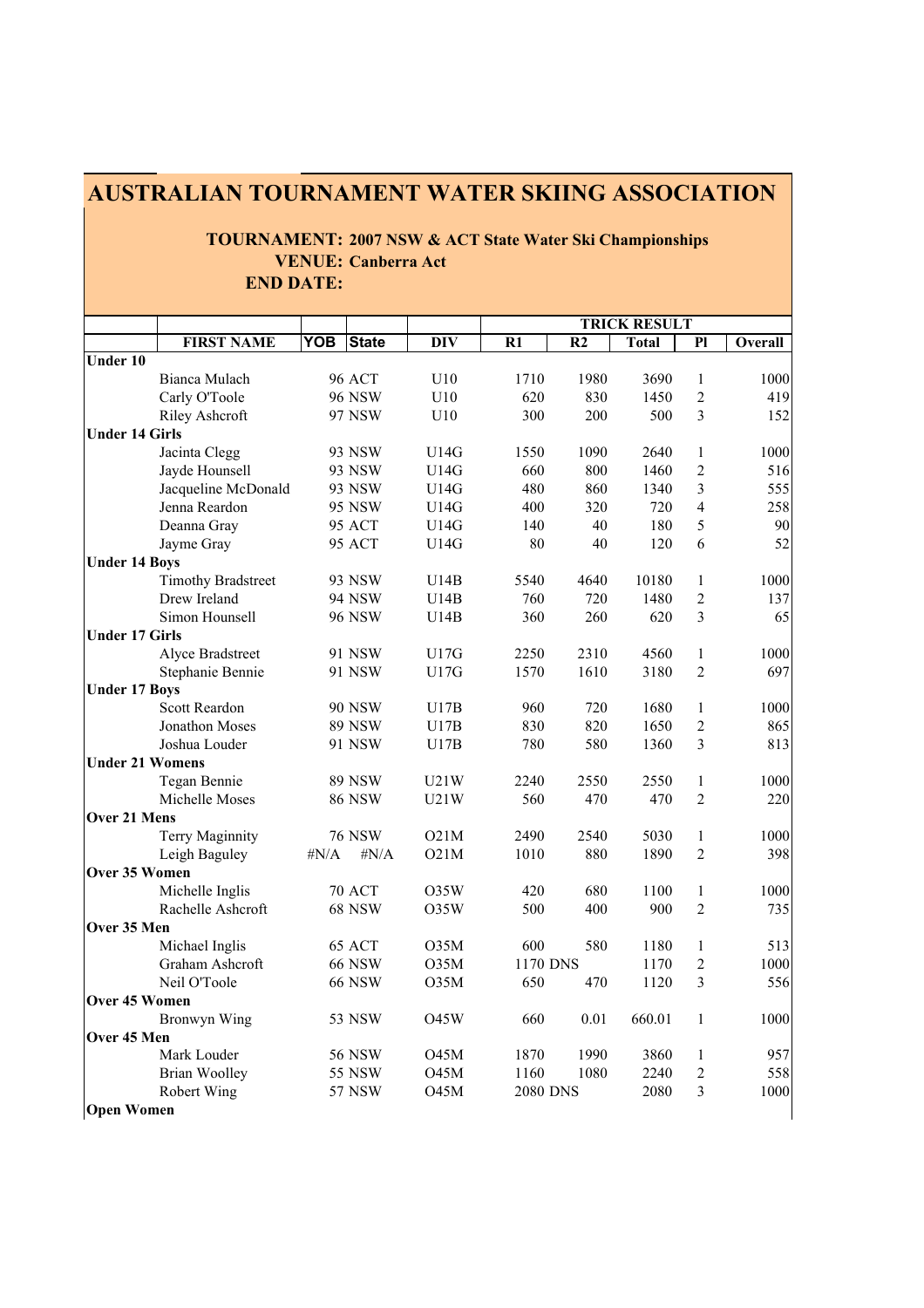| Cathryn Humphrey | 83 NSW | ЭW | 5470 | 6110 | 6110  | .000 |
|------------------|--------|----|------|------|-------|------|
| Karina Nowlan    | 87 NSW | ЭW | 3220 | 2840 | 2840. | 5271 |
| Nicki Southwell  | 79 ACT | ЭW | 3810 | 2730 | 2730  | 624  |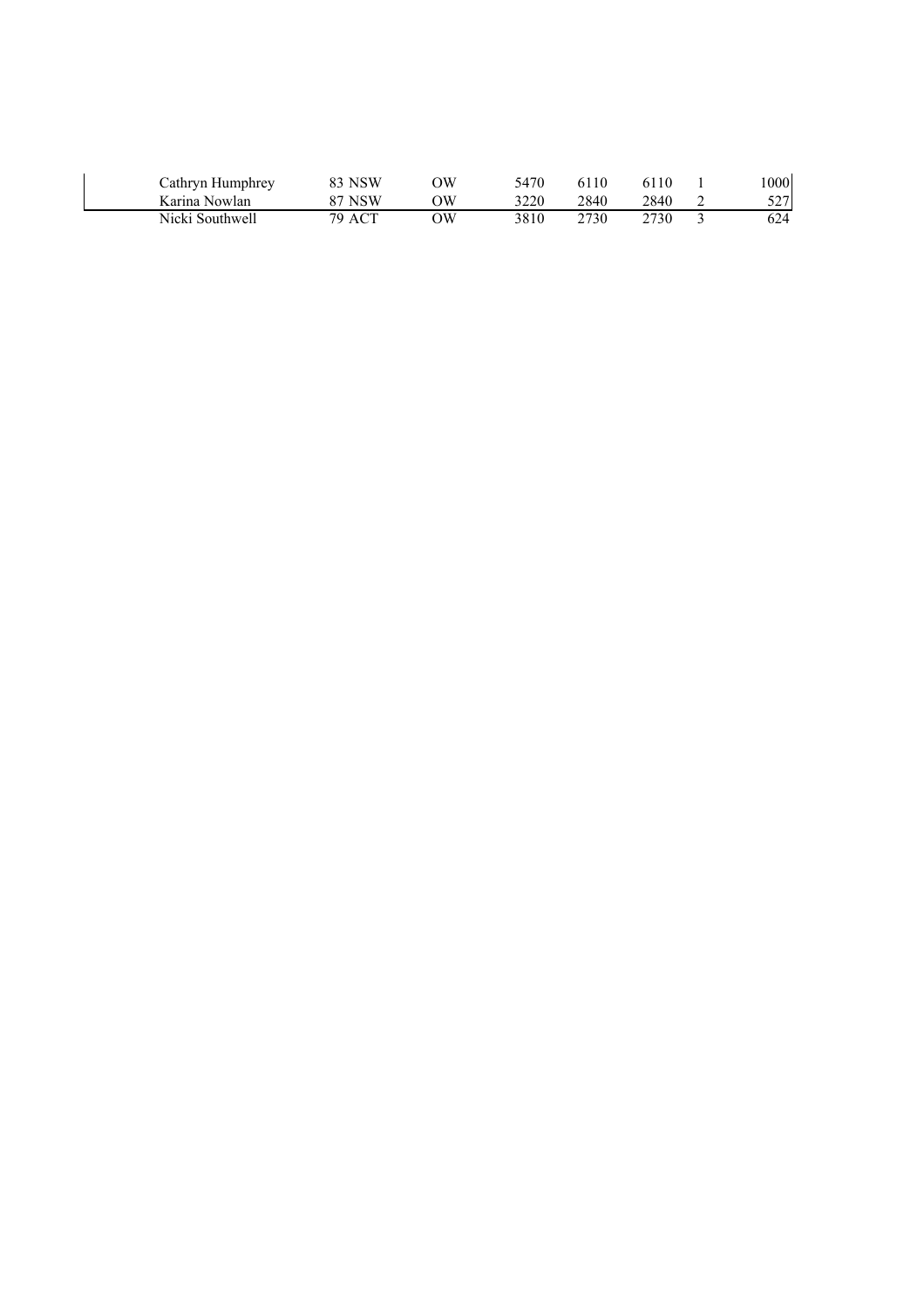## **AUSTRALIAN TOURNAMENT WATER SKIING ASSOCIATION**

## **TOURNAMENT: 2007 NSW & ACT State Water Ski Championships VENUE: Canberra Act END DATE:**

|                        | <b>FIRST NAME</b>         | <b>State</b> | <b>YOB</b>    | <b>DIV</b>  | R1   | R2   | <b>Total</b> | P1             | Overall    |
|------------------------|---------------------------|--------------|---------------|-------------|------|------|--------------|----------------|------------|
| <b>Under 14 Girls</b>  |                           |              |               |             |      |      |              |                |            |
|                        | Jacqueline McDonald       |              | 93 NSW        | U14G        | 16.4 | 17.1 | 33.5         | 1              | 1000.00    |
|                        | Jacinta Clegg             |              | 93 NSW        | U14G        | 16.1 | 14.8 | 30.9         | $\overline{c}$ | 886.46     |
|                        | Jayde Hounsell            |              | 93 NSW        | U14G        | 7.6  | 7.9  | 15.5         | 3              | 213.43     |
|                        | Jenna Reardon             |              | 95 NSW        | U14G        | 6.8  | 6.8  | 13.6         | $\overline{4}$ | 158.13     |
|                        | Jayme Gray                |              | <b>95 ACT</b> | U14G        | 6.6  | 6.9  | 13.5         | 5              | 162.82     |
| <b>Under 14 Boys</b>   |                           |              |               |             |      |      |              |                |            |
|                        | <b>Timothy Bradstreet</b> |              | 93 NSW        | U14B        | 28.3 | 28.5 | 56.8         | $\mathbf{1}$   | 1000.00    |
|                        | Drew Ireland              |              | <b>94 NSW</b> | U14B        | 18.3 | 18.5 | 36.8         | $\overline{2}$ | 421.36     |
| <b>Under 17 Girls</b>  |                           |              |               |             |      |      |              |                |            |
|                        | Alyce Bradstreet          |              | 91 NSW        | U17G        | 20.6 | 20.9 | 41.5         | 1              | 1000.00    |
|                        | Jacquelyn Gray            |              | <b>90 ACT</b> | U17G        | 8.3  | 8.2  | 16.5         | $\overline{2}$ | -594.94    |
| <b>Under 17 Boys</b>   |                           |              |               |             |      |      |              |                |            |
|                        | Jonathon Moses            |              | <b>89 NSW</b> | U17B        | 27.4 | 28.6 | 56.0         | 1              | 1000.00    |
|                        | Joshua Louder             |              | 91 NSW        | U17B        | 26.8 | 25.6 | 52.4         | $\overline{c}$ | 790.70     |
|                        | Scott Reardon             |              | <b>90 NSW</b> | U17B        | 17.1 | 16.1 | 33.2         | $\overline{3}$ | $-337.21$  |
| <b>Under 21 Womens</b> |                           |              |               |             |      |      |              |                |            |
|                        | Tegan Bennie              |              | <b>89 NSW</b> | U21W        | 19.4 | 19.4 | 19.4         | $\mathbf{1}$   | 1000.00    |
|                        | Michelle Moses            |              | <b>86 NSW</b> | U21W        | 0.0  | 12.8 | 12.8         | $\overline{c}$ | $-1750.00$ |
|                        | Melissa Gray              |              | 88 ACT        | U21W        | 9.1  | 9.8  | 9.8          | $\overline{3}$ | $-3000.00$ |
| Over 35 Men            |                           |              |               |             |      |      |              |                |            |
|                        | Graham Ashcroft           |              | <b>66 NSW</b> | O35M        | 36.8 | 37.0 | 73.8         | 1              | 1000.00    |
|                        | Michael Inglis            |              | 65 ACT        | O35M        | 15.0 | 15.1 | 30.1         | $\overline{2}$ | $-288.24$  |
| Over 45 Women          |                           |              |               |             |      |      |              |                |            |
|                        | Bronwyn Wing              |              | 53 NSW        | <b>O45W</b> | 13.3 | 13.6 | 26.9         | $\mathbf{1}$   | 1000.00    |
| Over 45 Men            |                           |              |               |             |      |      |              |                |            |
|                        | Mark Louder               |              | <b>56 NSW</b> | O45M        | 29.6 | 29.1 | 58.7         | $\mathbf{1}$   | 1000.00    |
|                        | Robert Wing               |              | <b>57 NSW</b> | O45M        | 21.9 | 24.8 | 46.7         | $\overline{2}$ | 500.00     |
| <b>Open Women</b>      |                           |              |               |             |      |      |              |                |            |
|                        | Karina Nowlan             |              | <b>87 NSW</b> | <b>OW</b>   | 43.0 | 43.8 | 43.8         | 1              | 1000.00    |
|                        | Cathryn Humphrey          |              | 83 NSW        | OW          | 34.3 | 34.1 | 34.1         | 2              | 783.11     |
|                        | Nicki Southwell           |              | <b>79 ACT</b> | <b>OW</b>   | 28.3 | 29.9 | 29.9         | 3              | 682.65     |